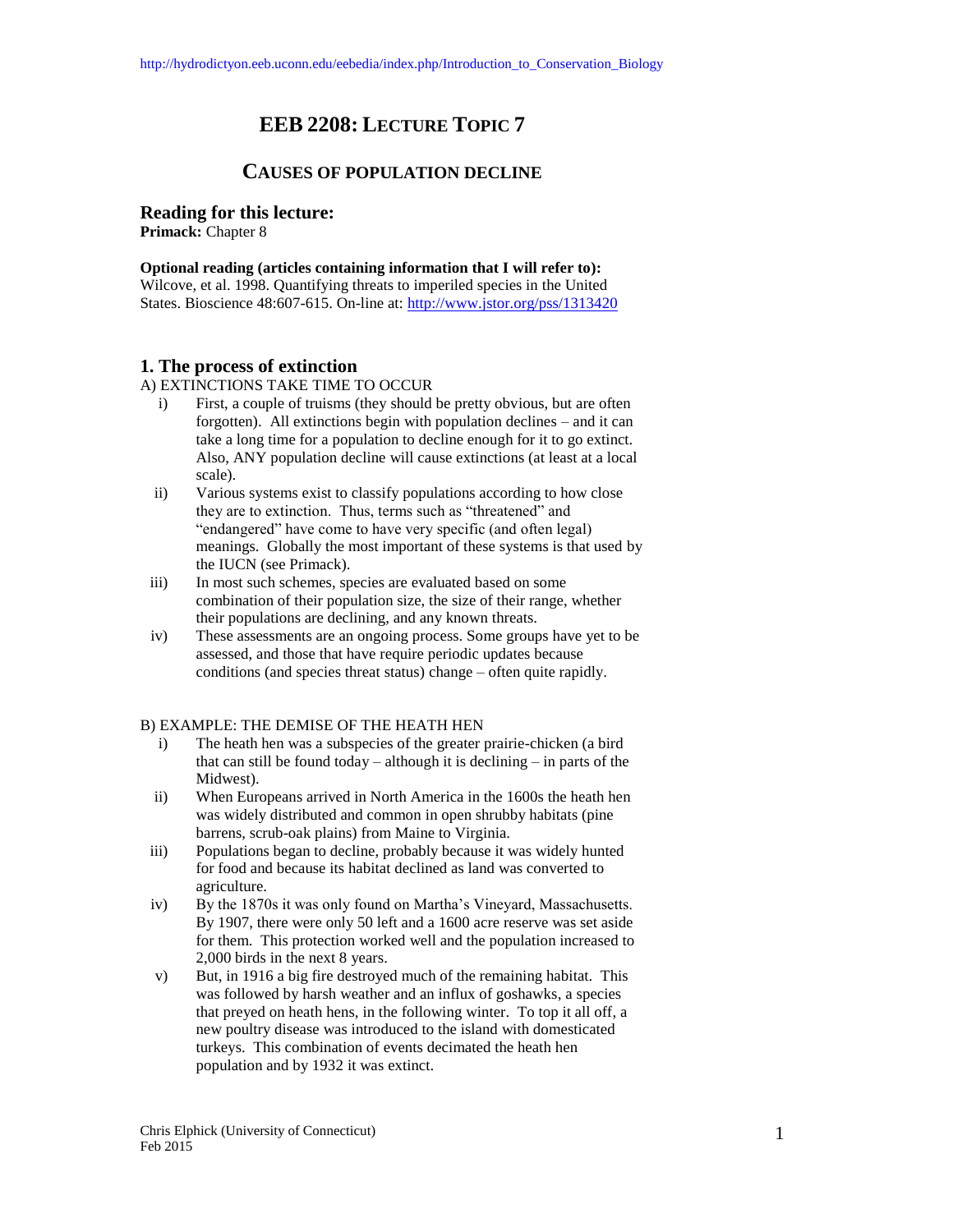## **2. Why do species decline in numbers?**

Note that this is not an exhaustive list, just a number of key issues. We will revisit many of these things in more detail later in the course. For each, try to find some examples in addition to those that I mention (look in the text book, scan the conservation news, talk to your friends … doing this will help you with exams ….).

#### A) ISOLATED CATASTROPHIC EVENTS

- i) Examples include predators that appear just for a short time, isolated outbreaks of a disease, extreme weather events, chemical spills, etc. The last part of the heath hen story provides a good example.
- ii) Species most at risk are those that have small populations, small ranges, and low reproductive rates (the last point means that they are unable to recover from a big population change very rapidly).

### B) LONG-TERM ECOLOGICAL CHANGE

- i) Many, many possible examples of this: the introduction and spread of an alien competitor in an area, or the arrival of a new disease or predator that becomes established, etc., etc. See what other examples you can think of.
- ii) Species most likely to be affected include specialists (which may be less able to withstand the changing conditions) and those with a narrow range (few places where they can escape the change).

#### C) LOSS OF SPECIES INTEGRITY

- i) Example 1: Hybridization with an introduced species changes the make-up of a species and threatens its existence as a distinct species. This is especially common in certain fish (e.g., various trout species).
- ii) Example 2: Hybridization with a native species that has extended its range into that of another species (e.g., as a result of habitat change; spotted x barred owl example). Some have argued that these changes could become more likely as a result of climate change, which is causing many changes in species ranges (evidence for this is, so far, weak).
- iii) Species most likely to be affected are those without pre-mating isolation barriers because those barriers prevent individuals mating with members of a different species. Rare species may also be vulnerable because individuals may be more likely to mate with a member of a different species if they cannot find a member of their own.

#### D) HABITAT DESTRUCTION

- i) Can be caused by human disturbance or natural events (hurricanes, volcanoes, etc.). For example, red-cockaded woodpeckers have declined over a long period due to human destruction of old growth forests in the southeastern US. But, natural events also play a role (especially when a population is already small) and in 1989 over half of the woodpeckers in the world's second largest population were killed after Hurricane Hugo devastated the Francis Marion National Forest in South Carolina.
- ii) Species most at risk include those with narrow distributions and habitat specialists – but all species are ultimately vulnerable to habitat loss.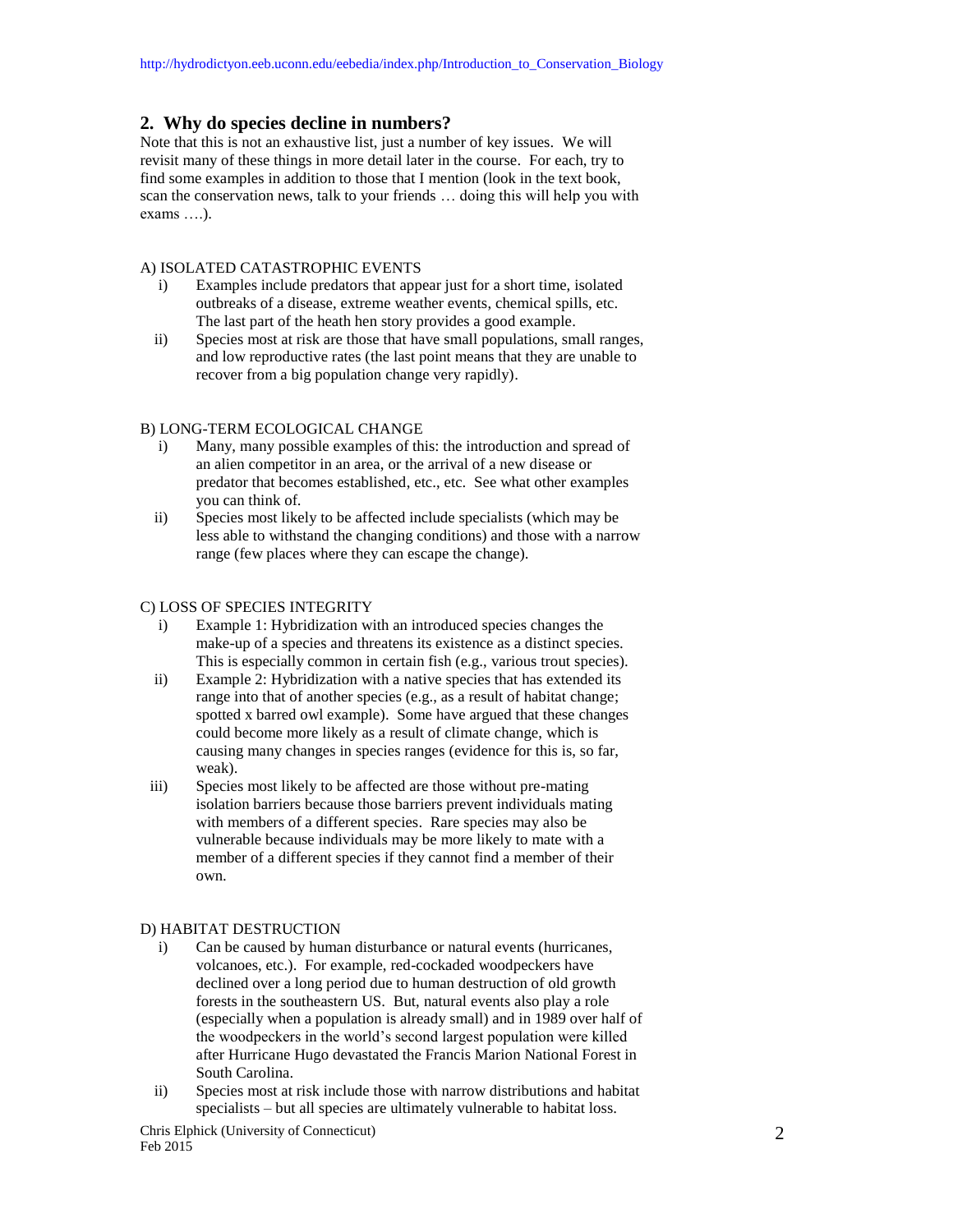#### E) HABITAT FRAGMENTATION

- i) Caused by habitat destruction, road building, altering hydrology, etc. E.g., the flattened musk turtle in Alabama is threatened by fragmentation of aquatic systems as dams are built on rivers, and water flows change and cause areas to dry up.
- ii) Species most vulnerable include poor dispersers (unable to cross barriers between fragments), species requiring multiple habitats (less able to travel between them), and habitat specialists.

#### F) USED BY HUMANS

- i) Greed (making money), status (trophy-hunting), and need (food, maybe medicine in some cases) can all cause people to exploit populations of other organisms.
- ii) Species most at risk include big organisms, species that are found in places that humans can easily get to, and species that are uncommon (rarity increases economic value).

## G) DISRUPTION OF BEHAVIOR

- i) Many examples exist, but the details tend to be specific to certain species. For some species complex social interactions – sometimes including large groups of individuals – are needed for them to come into breeding condition (e.g., species that form leks).
- ii) Another specific example involves baby sea turtles that are attracted to beachfront lighting, which often prevents them from finding their way to the ocean.
- iii) Species affected in this way are likely to have complex social behavior, but it is often hard to predict when specific behaviors will cause a problem.

## H) INCREASED GENETIC HOMOZYGOSITY

- i) Can cause (and be caused by) population reduction. Often exists in a population when there has been a "**bottleneck**" (i.e., the population has been reduced to a very small size at some point in the past – this population reduction will cause the loss of much genetic variation, and the fixation of alleles – in evolutionary biology this is referred to as a **founder effect**).
- ii) Tends to affect small populations, populations with a low reproductive rate, and populations in which the **sex ratio** of breeding individuals is highly skewed (i.e., many more individuals of one sex).
- iii) A major consequence of reduced genetic variation is **inbreeding depression**, which can impair species survival and reproduction. For example, in several mammal species kept in captivity, researchers have found that juvenile survival is lower for inbred individuals than for others.

#### I) POLLUTION

- i) Many forms of pollution can also affect populations, either by killing individuals outright, or by affecting their ability to reproduce.
- ii) A recent example is the dramatic decline of several species of vultures in India and nearby countries. A painkiller (diclofenac) routinely used to treat livestock has caused populations to decline by as much as 95%